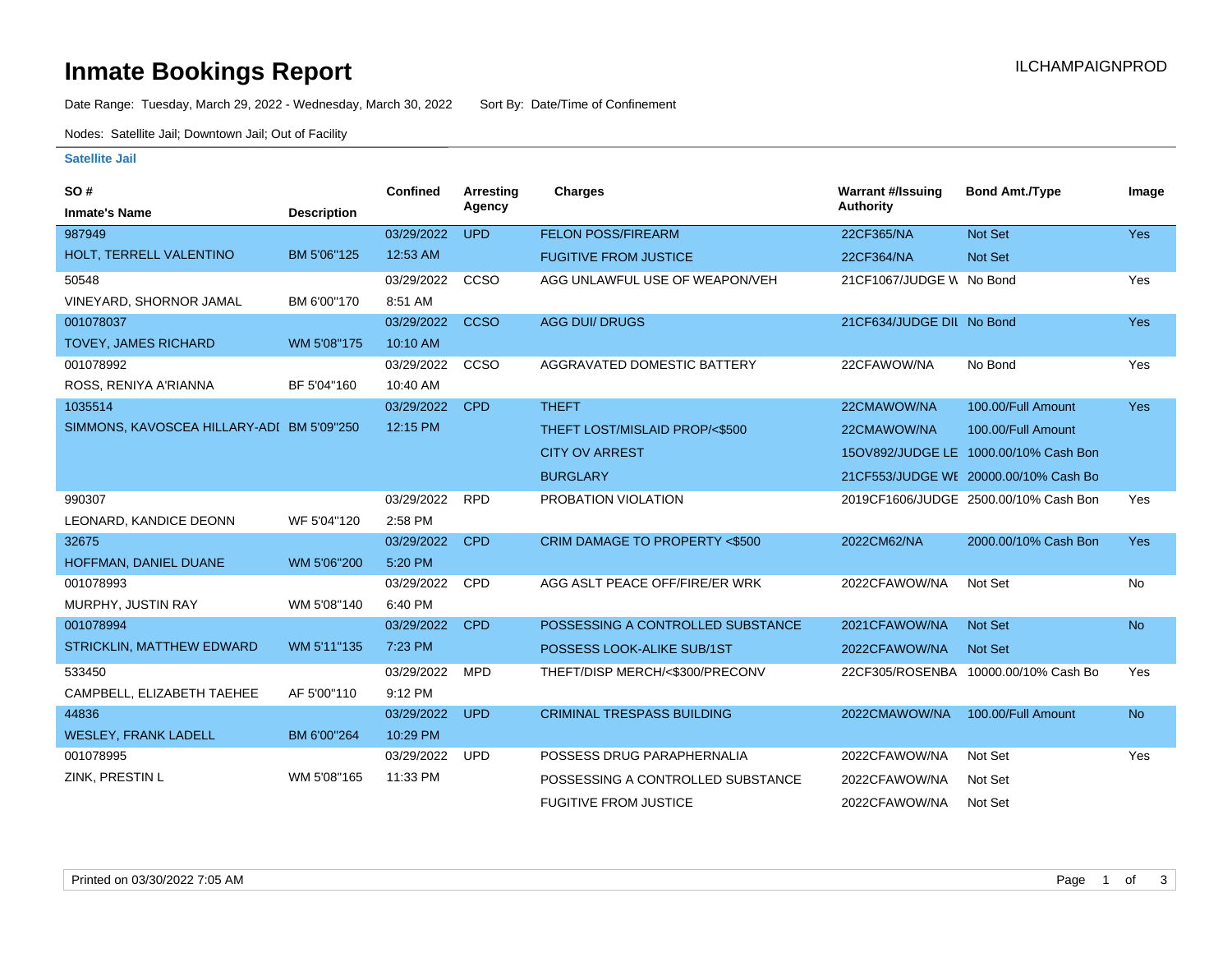# **Inmate Bookings Report Inmate Bookings Report**

Date Range: Tuesday, March 29, 2022 - Wednesday, March 30, 2022 Sort By: Date/Time of Confinement

Nodes: Satellite Jail; Downtown Jail; Out of Facility

### **Satellite Jail**

| <b>SO#</b>                   |                    | <b>Confined</b> | Arresting  | Charges                                   | <b>Warrant #/Issuing</b> | <b>Bond Amt./Type</b>                 | Image |
|------------------------------|--------------------|-----------------|------------|-------------------------------------------|--------------------------|---------------------------------------|-------|
| <b>Inmate's Name</b>         | <b>Description</b> |                 | Agency     |                                           | Authority                |                                       |       |
| 001078446                    |                    | 03/30/2022      | CPD        | AGG ASLT/USE DDLY WEAPON                  | 2022CMAWOW/NA            | 100.00/Full Amount                    | Yes   |
| <b>ROGERS, BERNARD LAROS</b> | BM 5'08"150        | 12:56 AM        |            | <b>RESIST/OBSTRUCTING A PEACE OFFICER</b> | 2022CMAWOW/NA            | Not Set                               |       |
|                              |                    |                 |            | OBSTRUCTING IDENTIFICATION                | 2022CMAWOW/NA            | Not Set                               |       |
|                              |                    |                 |            | DRIVING ON REVOKED LICENSE                |                          | 2021TR7525/JUDGE 1000.00/10% Cash Bon |       |
|                              |                    |                 |            | DOMESTIC BTRY/PHYSICAL CONTACT            |                          | 2021CM0455/JUDGE 1000.00/10% Cash Bon |       |
|                              |                    |                 |            | <b>FLEEING/ATTEMPT ELUDE OFFICER</b>      |                          | 2021CM0278/JUDGE 1000.00/10% Cash Bon |       |
| 001077725                    |                    | 03/30/2022      | UPD        | DOM BTRY/CONTACT/1-2 PRECONV              | 2021 CF 1101/JUDG        | 10000.00/10% Cash Bo                  | Yes   |
| <b>MARTIN, TERRY LEE</b>     | WM 5'05"132        | 1:32 AM         |            |                                           |                          |                                       |       |
| 1013906                      |                    | 03/30/2022      | <b>CPD</b> | LEAVING THE SCENE INVOLV VEHICLE          |                          | 2020TR04026/JUDG 5000.00/10% Cash Bon | Yes   |
| PARKER, QUDAYJAH LASHA       | BF 5'04"115        | 3:13 AM         |            | LEAVING THE SCENE INVOLV VEHICLE          |                          | 2021TR08526/JUDG 5000.00/10% Cash Bon |       |
|                              |                    |                 |            | AGG ASLT/OP MOTOR VEH/STRUCK              |                          | 2021CF01263/JUDG 5000.00/10% Cash Bon |       |

**Total Satellite J15**